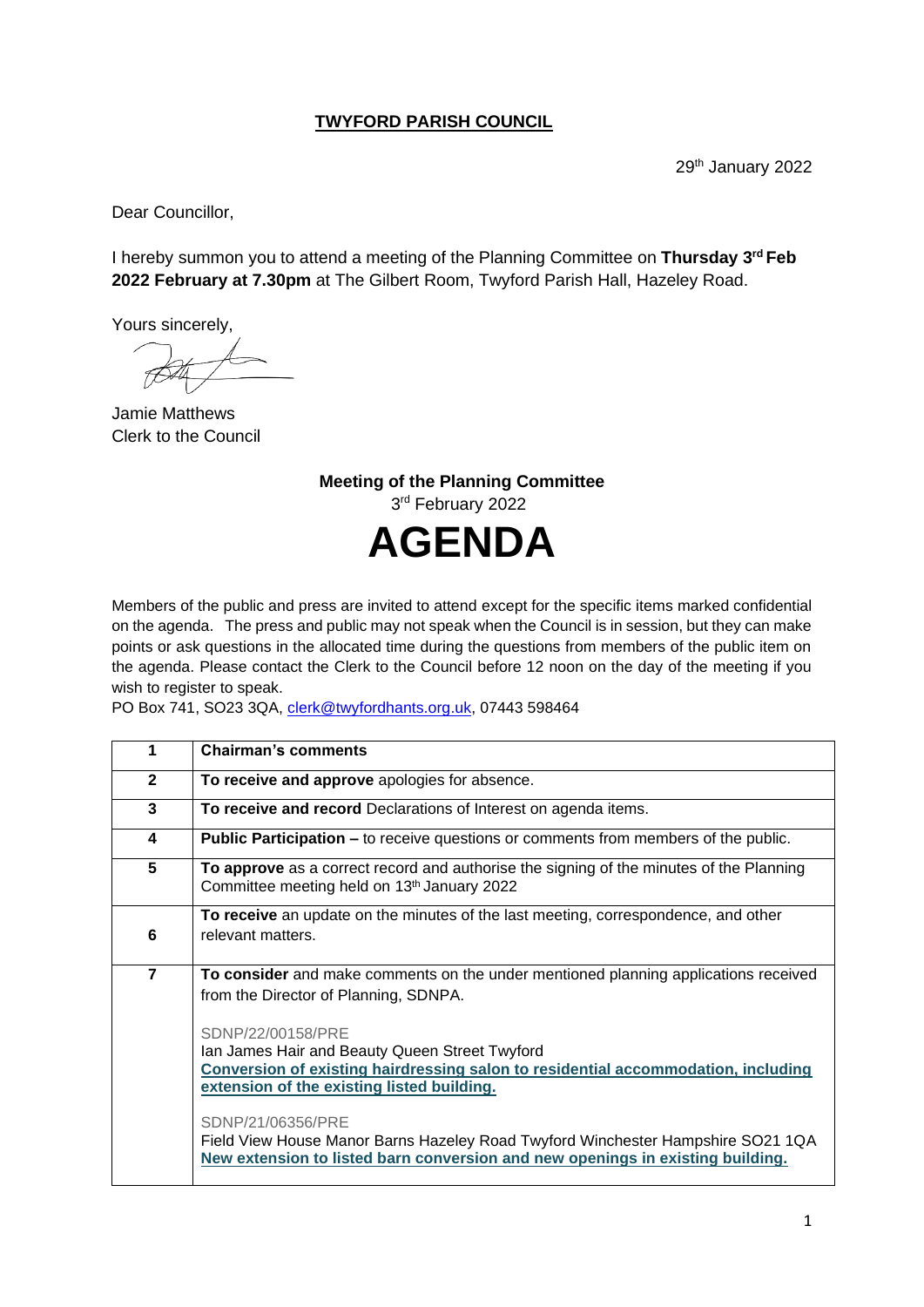|   | SDNP/22/00094/FUL                                                                                                                                                         |
|---|---------------------------------------------------------------------------------------------------------------------------------------------------------------------------|
|   | Twyford School High Street Twyford SO21 1NW                                                                                                                               |
|   | Retrospective Planning Application for 10 no. Temporary Led Lights surrounding                                                                                            |
|   | <b>Astro Pitch</b>                                                                                                                                                        |
|   | SDNP/22/00336/HOUS<br>The Cobblers Cottage Queen Street Twyford SO21 1QG<br>Single storey flat roofed extension to rear of propery together with internal<br>alterations. |
|   | To receive an update on planning decisions made in January 2022                                                                                                           |
| 8 |                                                                                                                                                                           |
|   |                                                                                                                                                                           |
| 9 | To consider items for inclusion on the agenda of future meetings of the committee.                                                                                        |